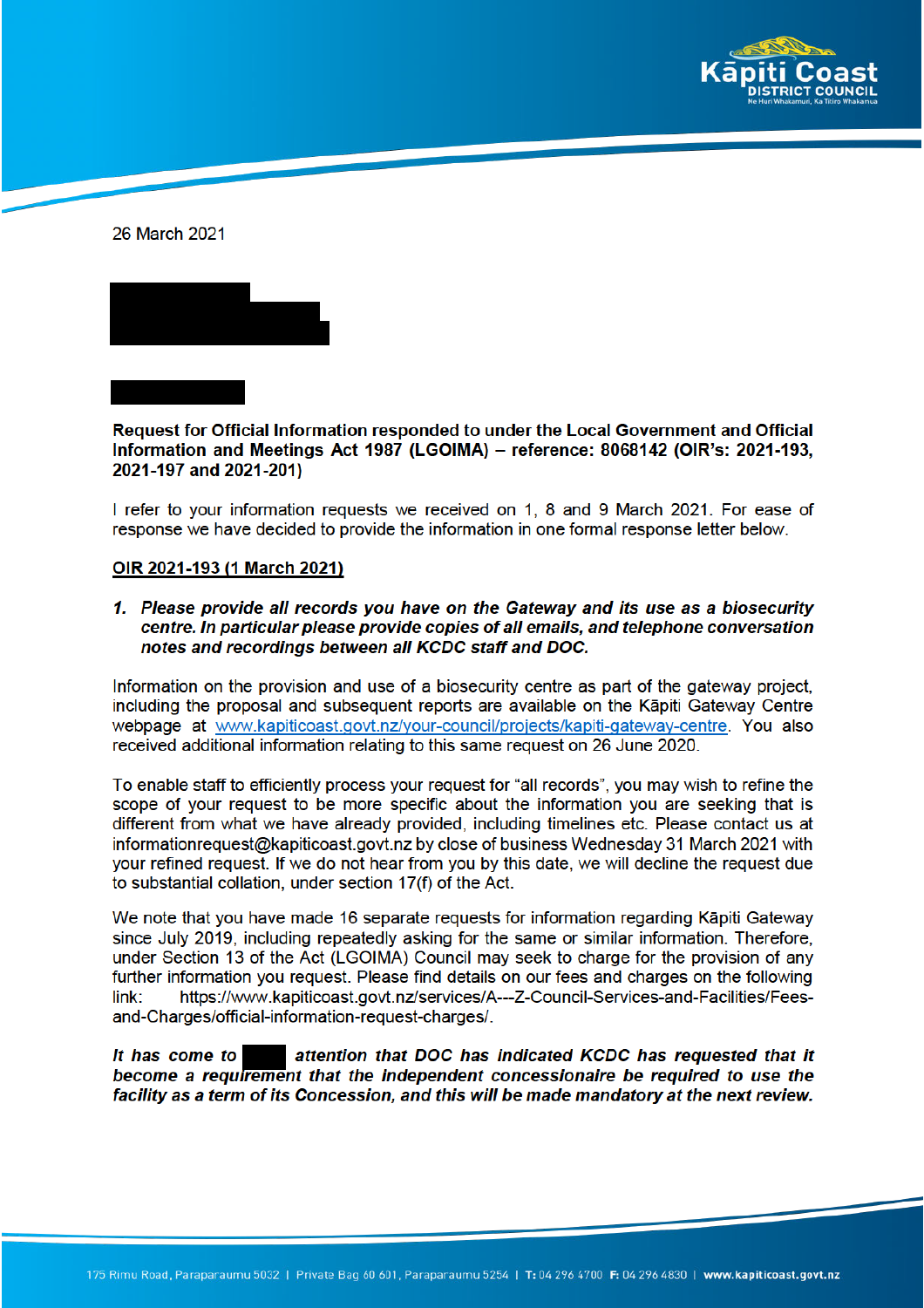## *2. Please indicate the legal basis upon which KCDC considered it could surreptitiously engage with one party to a contract to the detriment of another party to a contract.*

I must decline this part of your request under section 17(h) of LGOIMA as the request is frivolous or vexatious or the information requested is trivial.

## **OIR 2021-197 (8 March 2021)**

### *1. Can you please confirm that you instructed PwC to exclude from their report on the financial viability of the Gateway project repayment of loan principal.*

Information, including the scope of work for PWC is available on the Kāpiti Gateway Centre website, www.kapiticoast.govt.nz/your-council/projects/kapiti-gateway-centre

## *2. Please list all recent projects over the past 4 years (contract value more than \$1.5 million) plus the Aquatic Centre, where you have similarly excluded loan repayment from consideration in establishing financial viability.*

Information identifying Council's major projects and funding is available as part of the Long Term Plan, Annual Plans and Council's Financial Strategy available on Council's website www.kapiticoast.govt.nz/your-council/planning/annual-and-long-term-plans/.

The Gateway Project is joint funded by Government and Council. Government's 50% contribution is by way of Grant under the COVID-19 Response and Recovery Fund – it is not a loan.

### *3. Please indicate that your council has no obligation to make repayment of loan principal at any time in the future, as appears to be the case in the Gateway project.*

See response to question 2 above.

#### **OIR 2021-201 (9 March 2021)**

*I will assume you were fully aware of the need of any project to qualify for Provincial Growth Funding it needed to be shovel ready. For instance the pro forma application you made concerning the revitalization of the Waikanae library failed because KCDC was still awaiting its special committee to decide the best site for rebuild or replacement.*

## *"We have assessed, at a high level as appropriate to this conceptual phase of the project, the potential revenue and risks of various uses within the Gateway including (in addition to the biosecurity and visitor centre/ticketing functions) a gift shop, commercial office, a daytime cafe and an evening bar & brasserie uses would each support the Council's Investment Objectives and would complement each other".*

#### *Shovel ready funding*

*1. In its reassurances to the PGF did KCDC confirm that the project was in public interest and planning terms de minimus, therefore would be no publicly required notification and to all intents and purposes it was shovel ready?* 

The application for the PGF and supporting documents are available on the Kāpiti Gateway Centre website. The Council report from Thursday 25 February discusses the requirements to satisfy PGF funding requirements.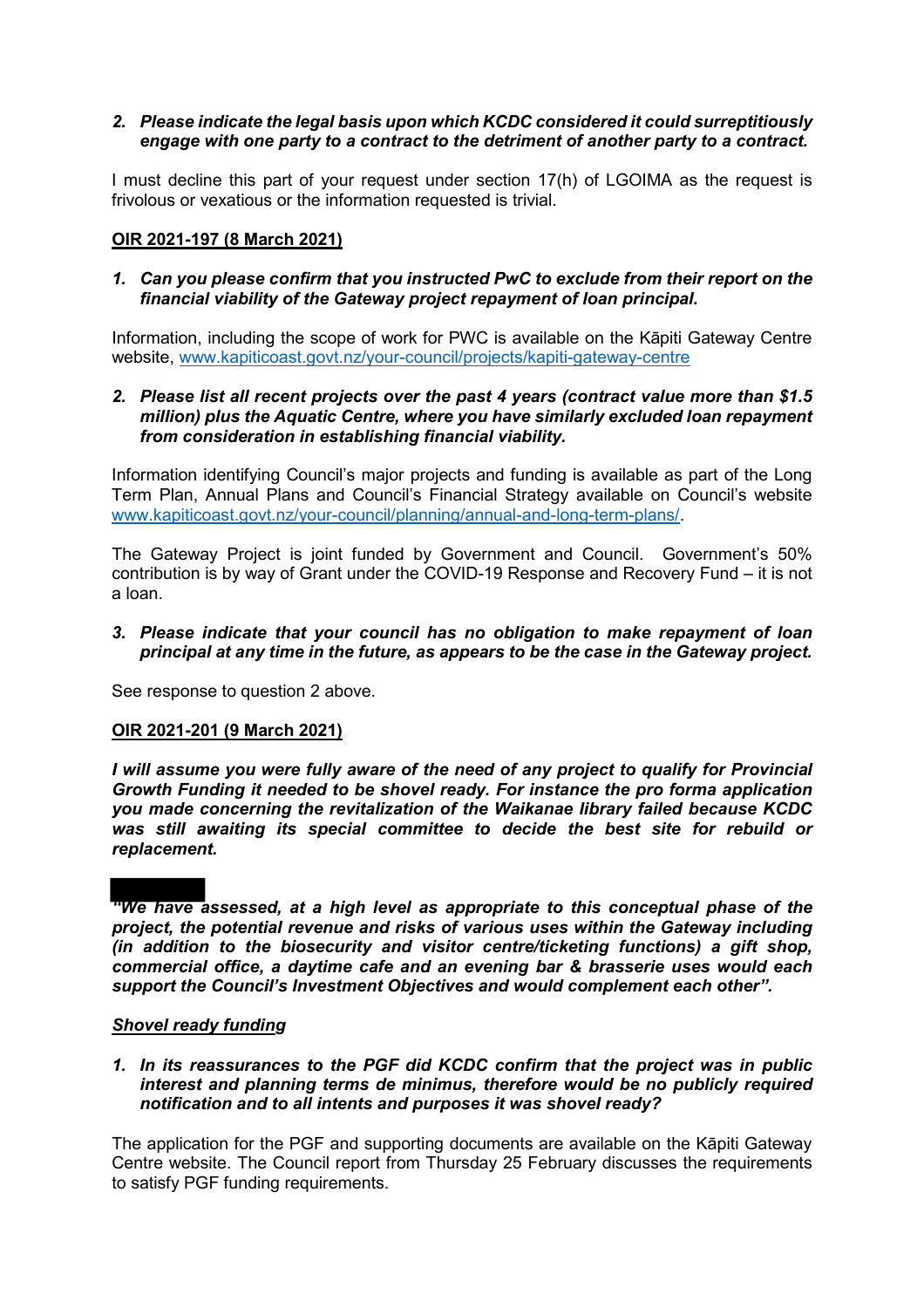Resource consent for the proposal has been applied for and is currently on hold awaiting further information. The proposal and effects will be assessed through this process, including the notification decision under the RMA.

## *2. Further confirm you indicated that District Plan, RMA and NZ Coastal Policy Statement requirements had been met and required mere rubber stamping?*

Resource consent for the proposal is underway, but currently on hold awaiting further information. The effects of the proposal will be fully assessed under the RMA and relevant documents.

*3. has noticed that the PwC report, upon which 7 councillors placed great reliance-***PwC** being your highly esteemed independent auditors, states that in fact they were *instructed by KCDC that the matter was simply at the conceptual stage, not the bucket ready stage.*

## *a) Did PwC get it wrong as to what stage you were at?*

The scope of work and summary PWC report are available on our website as indicated above.

*b) If so why did you as CEO fail to point out to councillors the PwC report was written on this fundamental assumption of the application simply being a concept?* 

Please refer to the response above at Q3a.

## *c) If not why not?*

Please refer to the response above at Q3a.

# *4. Having read the report, did you advise the pGF of this significant basic presumption?*

I must decline this part of your request under section 17(h) of LGOIMA as the request is frivolous or vexatious or the information requested is trivial.

## *5. Did PwC invent the idea that the project was not shovel ready but only at the conceptual stage?*

I must decline this part of your request under section 17(h) of LGOIMA as the request is frivolous or vexatious or the information requested is trivial.

## *6. Did you advise councillors that an assessment at such an early stage may have little relevance to the final stage?*

I must decline this part of your request under section 17(h) of LGOIMA as the request is frivolous or vexatious or the information requested is trivial.

*Even at the conceptual stage PwC has included in the income streams of all its alternatives the imposition of a 10% surcharge on all ticket prices (currently charged at circa \$80.00 per adult \$40.00 per child (NB PwC has included a surcharge on 15% GST).* 

*You have authorised media releases indicating that there would be a minimal fare rise of \$4.00 per adult when you would have been aware that the actual cost of the facility to a concessionaire would be significantly in excess of that. One would have expected*